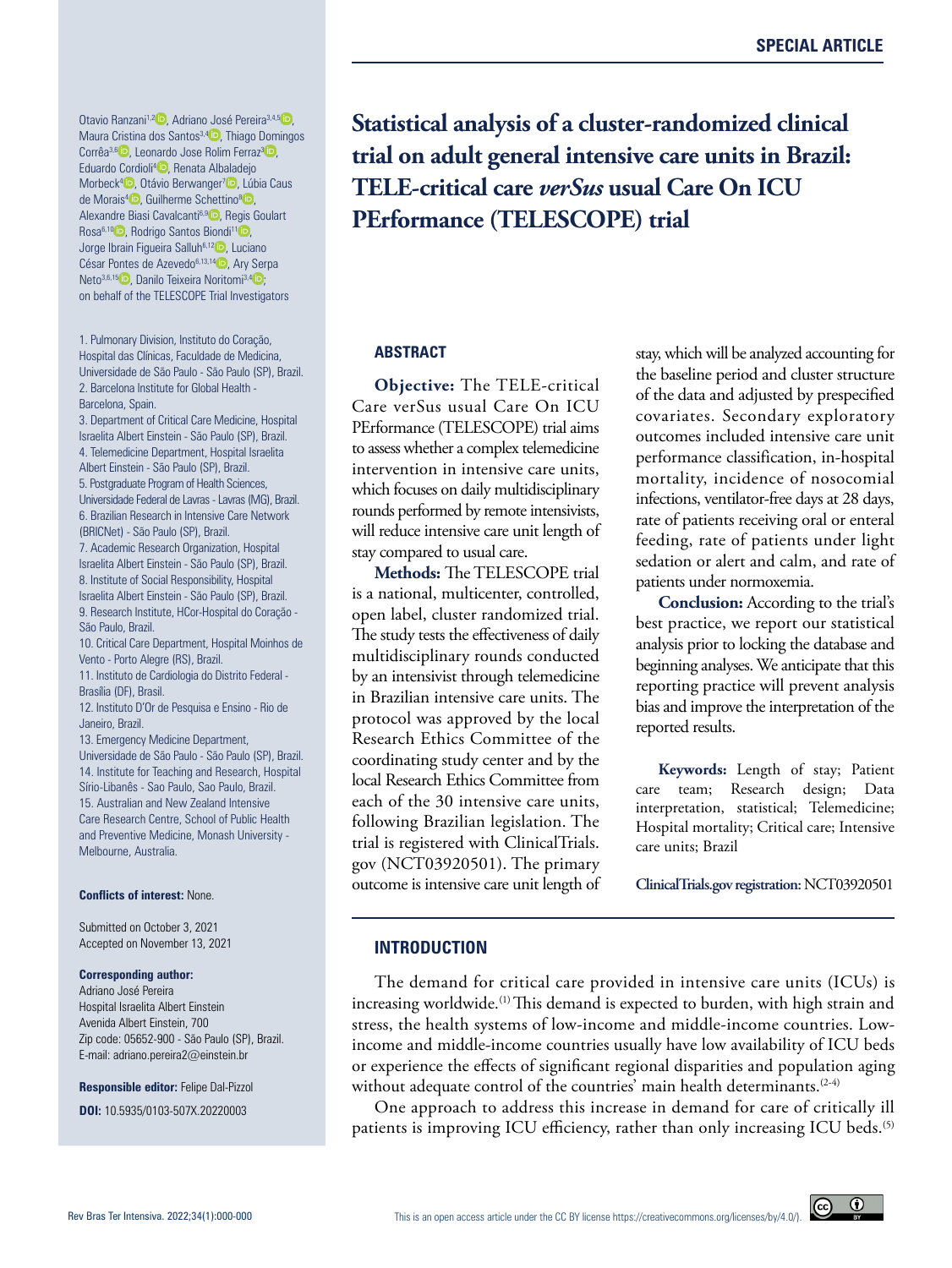Daily multidisciplinary rounds (DMRs) are an approach that optimizes ICU care.<sup>(6-8)</sup> Daily multidisciplinary rounds consist of systematic patient-centered discussions aiming to establish joint therapeutic goals for the following 24 hours of ICU care.<sup>(6)</sup> Nevertheless, the best method to perform DMR analysis is still lacking. The TELE-Critical Care versus usual Care On ICU PErformance (TELESCOPE) trial aims to evaluate whether an intervention consisting of guided DMRs supported by a remote specialist (intensivist) through telemedicine<sup>(9,10)</sup> and audit feedback on care performance will reduce ICU length of stay (LOS) compared to a control group.<sup>(11)</sup>

Here, we present the updated and finalized statistical analysis of the TELESCOPE trial. Recruitment for the trial has now been completed, but data collection is ongoing, and no data analysis has been performed.

# **METHODS**

The TELESCOPE trial is a national, multicenter, controlled, open label, cluster randomized trial. The study tests the effectiveness of DMRs conducted by an intensivist through Telemedicine in Brazilian ICUs. The protocol was approved by the local Research Ethics Committee (IRB) of the coordinating study center (*Hospital Israelita Albert Einstein -* CAAE: 01523118.0.1001.0071) and by the local IRB from each of the 30 ICUs, following Brazilian legislation. The trial is registered with ClinicalTrials. gov (NCT03920501). Further information of the Statistical Analysis Plan (SAP) document can be found on ClinicalTrials.gov.

# **Outcomes**

The primary, secondary and other exploratory outcomes are described in table 1. The follow-up period to define all outcomes will be truncated at 90 days from ICU admission.

# **Eligibility criteria for intensive care units (clusters)**

At the cluster level, ICUs of public or philanthropic hospitals, with a minimum of eight ICU beds and on-site registered doctors and nurses, were eligible for inclusion. Only one unit per hospital was allowed.

We excluded ICUs that already presented DMRs, defined as follows:

1) Meetings (DMRs)  $\geq$  3 times per week, during weekdays, conducted by a certified intensivist and documented in medical records with fixed visit length (> 5 min/patient), used a supporting tool (checklist or standard form), goal-oriented, based on established protocols, including all the patients admitted to the ICU

or

2) Monthly management of indicators (audit and feedback) with specific planning. We also excluded specialized ICUs (ICUs exclusively admitting cardiac surgery, neurological, burn patients) and step-down or coronary units.

# **Eligibility criteria for patients**

At the patient level, all consecutive patients admitted to the ICU, aged 18 years or older after the beginning of the trial, were eligible for inclusion.

We excluded patients admitted to the ICU due to justice-related issues (since in such circumstances ICU admission or discharge may be determined by law rather than by medical reasons) and patients previously included in the TELESCOPE trial (for the analysis of the primary outcome).

# **Intervention**

For a description of the intervention, please refer to the TELESCOPE protocol paper.<sup>(11)</sup> Briefly, the trial intervention consists of DMR led by remote boardcertified intensivists with the local multidisciplinary team (doctor, nurse and physiotherapist). Additionally, ICU performance indicators are presented for each coordinator of the participating ICUs as well as for tele-intensivists, and monthly remote meetings between the local ICU leadership and the respective tele-intensivist are organized to discuss these indicators and to establish potential action plans for improvement. No interventions will be performed in the ICUs randomized to the control group.

# **Randomization and masking**

After a 2-month observation period (baseline period) in which performance indicators for eligible ICUs were collected without any intervention (with the purpose of obtaining data for randomization, analysis and characterization of the initial ICU status), the ICUs eligible for the study were randomized. The 30 ICUs were then randomly assigned to either the intervention group  $(n = 15)$  or the control group  $(n = 15)$  using a restricted randomization algorithm that minimizes imbalance between treatment groups across the following baseline covariates at the ICU level: (19,20)

- 1) Number of ICU beds.
- 2) Mean Simplified Acute Physiology Score 3 (SAPS 3), in points.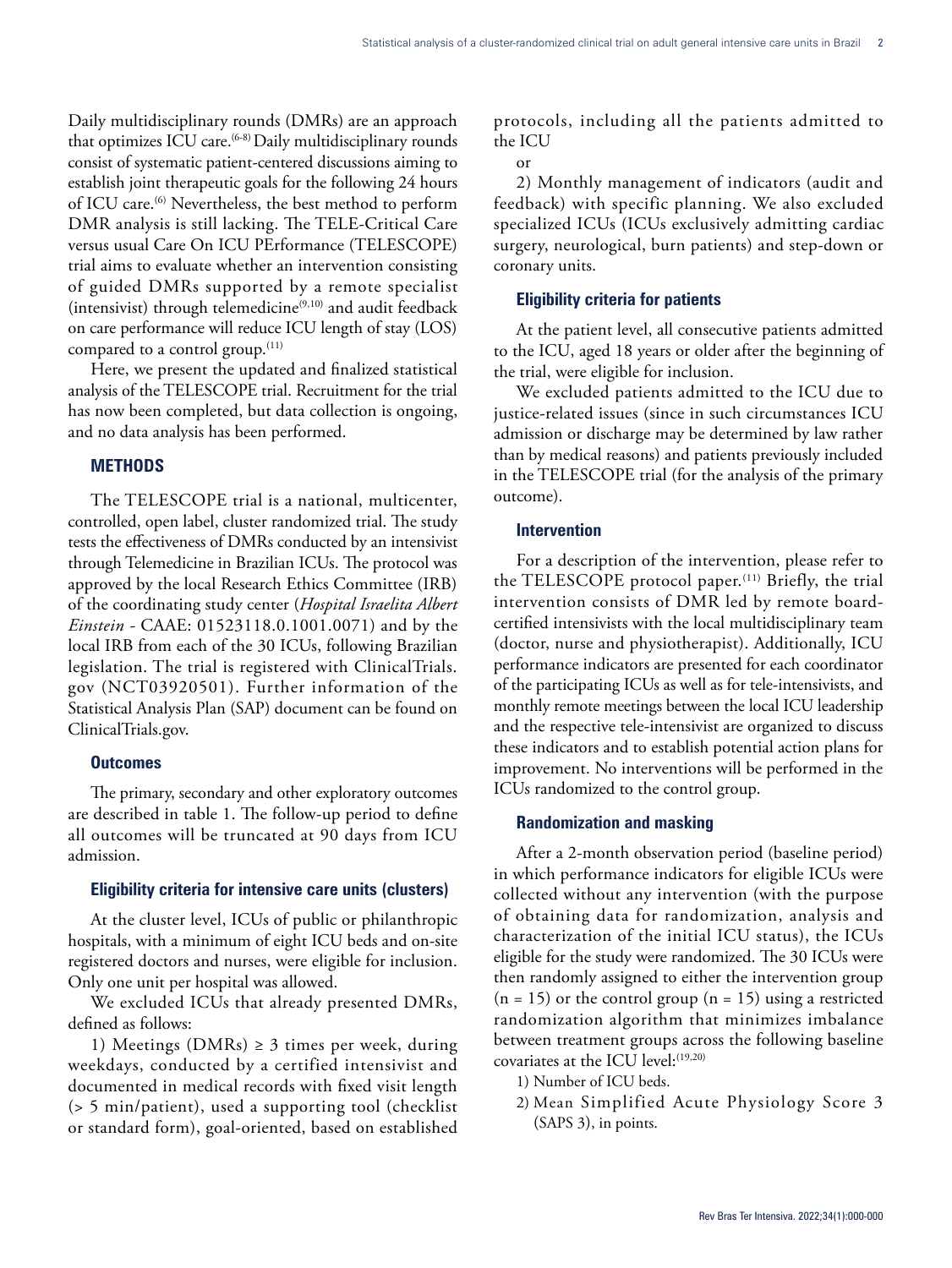#### **Table 1 -** TELESCOPE trial outcomes

| <b>Outcome</b>                 | <b>Description</b>                                                                                                                                                                                                                                                                                                                                                                                                                                                                                                                                                                                                                                                                                                                            |  |  |  |  |  |  |
|--------------------------------|-----------------------------------------------------------------------------------------------------------------------------------------------------------------------------------------------------------------------------------------------------------------------------------------------------------------------------------------------------------------------------------------------------------------------------------------------------------------------------------------------------------------------------------------------------------------------------------------------------------------------------------------------------------------------------------------------------------------------------------------------|--|--|--|--|--|--|
| Primary outcome                |                                                                                                                                                                                                                                                                                                                                                                                                                                                                                                                                                                                                                                                                                                                                               |  |  |  |  |  |  |
| Patient level                  | ICU LOS, measured in days, considering the time interval in hours between patients' ICU admission and ICU discharge times (i.e.,<br>transfer to another care facility or another hospital) or ICU death, as defined by the hospital's system date and time. Date and time will<br>be entered by the health care worker responsible for data collection. ICU LOS will be derived in 24 hours periods with decimal places, as<br>recommended <sup>(12)</sup>                                                                                                                                                                                                                                                                                    |  |  |  |  |  |  |
| Secondary exploratory outcomes |                                                                                                                                                                                                                                                                                                                                                                                                                                                                                                                                                                                                                                                                                                                                               |  |  |  |  |  |  |
| Unit level                     | Classification of the unit according to the profiles defined by the SRU and the SMR. <sup>13,14</sup> The SRU reflects the observed/expected rate of<br>resources used (estimated as ICU length of stay for surviving patients), adjusted by the patient's severity of illness (SAPS 3). <sup>(15)</sup> The SMR<br>reflects the observed/expected rate (according to severity score) of hospital deaths. The profiles are a combination of SMR (above or<br>below median) and SRU (above or below median): Each unit can be assigned to one of the four groups: "most efficient" (SMR and SRU<br>< median); "least efficient" (SMR, SRU > median); "overachieving" (low SMR, high SRU), "underachieving" (high SMR, low SRU) <sup>[14]</sup> |  |  |  |  |  |  |
| Individual level               | In-hospital mortality, defined as death by any cause, within the period from the date of ICU admission to the date of hospital discharge or<br>death, whichever comes first                                                                                                                                                                                                                                                                                                                                                                                                                                                                                                                                                                   |  |  |  |  |  |  |
|                                | Incidence of CLABSI, as defined by the CDC <sup>(16)</sup>                                                                                                                                                                                                                                                                                                                                                                                                                                                                                                                                                                                                                                                                                    |  |  |  |  |  |  |
|                                | Incidence of VAE, as defined by the CDC <sup>(17)</sup>                                                                                                                                                                                                                                                                                                                                                                                                                                                                                                                                                                                                                                                                                       |  |  |  |  |  |  |
|                                | Incidence of CAUTI, as defined by the CDC <sup>(18)</sup>                                                                                                                                                                                                                                                                                                                                                                                                                                                                                                                                                                                                                                                                                     |  |  |  |  |  |  |
|                                | Ventilator-free days at 28 days, defined as the number of days from successfully weaning to Day 28; patients who died before weaning<br>were deemed to have no ventilator-free days                                                                                                                                                                                                                                                                                                                                                                                                                                                                                                                                                           |  |  |  |  |  |  |
|                                | Rate of patients receiving oral or enteral feeding, defined as any amount of oral or enteral diet, during ICU stay                                                                                                                                                                                                                                                                                                                                                                                                                                                                                                                                                                                                                            |  |  |  |  |  |  |
|                                | Rate of patients under light sedation or alert and calm [RASS = -3 to +1]                                                                                                                                                                                                                                                                                                                                                                                                                                                                                                                                                                                                                                                                     |  |  |  |  |  |  |
|                                | Rate of patients under normoxemia SpO <sub>2</sub> between 92% and 96%]                                                                                                                                                                                                                                                                                                                                                                                                                                                                                                                                                                                                                                                                       |  |  |  |  |  |  |
| Other exploratory outcomes     | ICU mortality                                                                                                                                                                                                                                                                                                                                                                                                                                                                                                                                                                                                                                                                                                                                 |  |  |  |  |  |  |
|                                | 24-hour ICU readmission rate                                                                                                                                                                                                                                                                                                                                                                                                                                                                                                                                                                                                                                                                                                                  |  |  |  |  |  |  |
|                                | Proportion of MV use                                                                                                                                                                                                                                                                                                                                                                                                                                                                                                                                                                                                                                                                                                                          |  |  |  |  |  |  |
|                                | Early reintubation rate ( $<$ 48 hours after extubation)                                                                                                                                                                                                                                                                                                                                                                                                                                                                                                                                                                                                                                                                                      |  |  |  |  |  |  |
|                                | Accidental extubation rate                                                                                                                                                                                                                                                                                                                                                                                                                                                                                                                                                                                                                                                                                                                    |  |  |  |  |  |  |
|                                | Rate of patients with head of bed elevation for patient under MV                                                                                                                                                                                                                                                                                                                                                                                                                                                                                                                                                                                                                                                                              |  |  |  |  |  |  |
|                                | Rate of CVC use and duration                                                                                                                                                                                                                                                                                                                                                                                                                                                                                                                                                                                                                                                                                                                  |  |  |  |  |  |  |
|                                | Rate of urinary catheter use and duration                                                                                                                                                                                                                                                                                                                                                                                                                                                                                                                                                                                                                                                                                                     |  |  |  |  |  |  |
|                                | Rate of adequate prevention of VTE                                                                                                                                                                                                                                                                                                                                                                                                                                                                                                                                                                                                                                                                                                            |  |  |  |  |  |  |
|                                | Rate of patients with adequate glycemic control                                                                                                                                                                                                                                                                                                                                                                                                                                                                                                                                                                                                                                                                                               |  |  |  |  |  |  |

ICU - intensive care unit; LOS - length of stay; SRU - standardized resource use; SMR - standardized mortality rate; SAPS 3 - Simplified Acute Physiology Score 3; CLABSI -<br>central line-associated bloodstream infection;CDC

- 3) Mean ICU LOS, in days.
- 4) Standardized mortality rate (SMR).
- 5) Standardized resource use (SRU), and
- 6) A two-category dummy indicator for the Brazilian region where the ICU is located (regions: South and Southeast x regions: North/Northeast/Central-West).

We followed all the steps recommended by Carter and Hood during the application of the minimization algorithm.<sup>(19)</sup> The randomization was performed three times, including 14 units during the first randomization, followed by seven and nine units (Figure 1). The a priori decision to perform the randomization three times and determine the number of units at each randomization was pragmatic, allowing for ethical approval and completion of the baseline period, respecting the minimum of eight units during the first randomization and a minimum of six for subsequent randomizations.

For the first randomization, we followed the following steps: the database with the baseline data (2 months) was locked; derivation of the six covariates per unit was performed; the algorithm was run, generating the potential combinations of unit allocation, and a random combination of allocations was selected. The order of each unit in the database was randomly sorted before the algorithm, as well as the order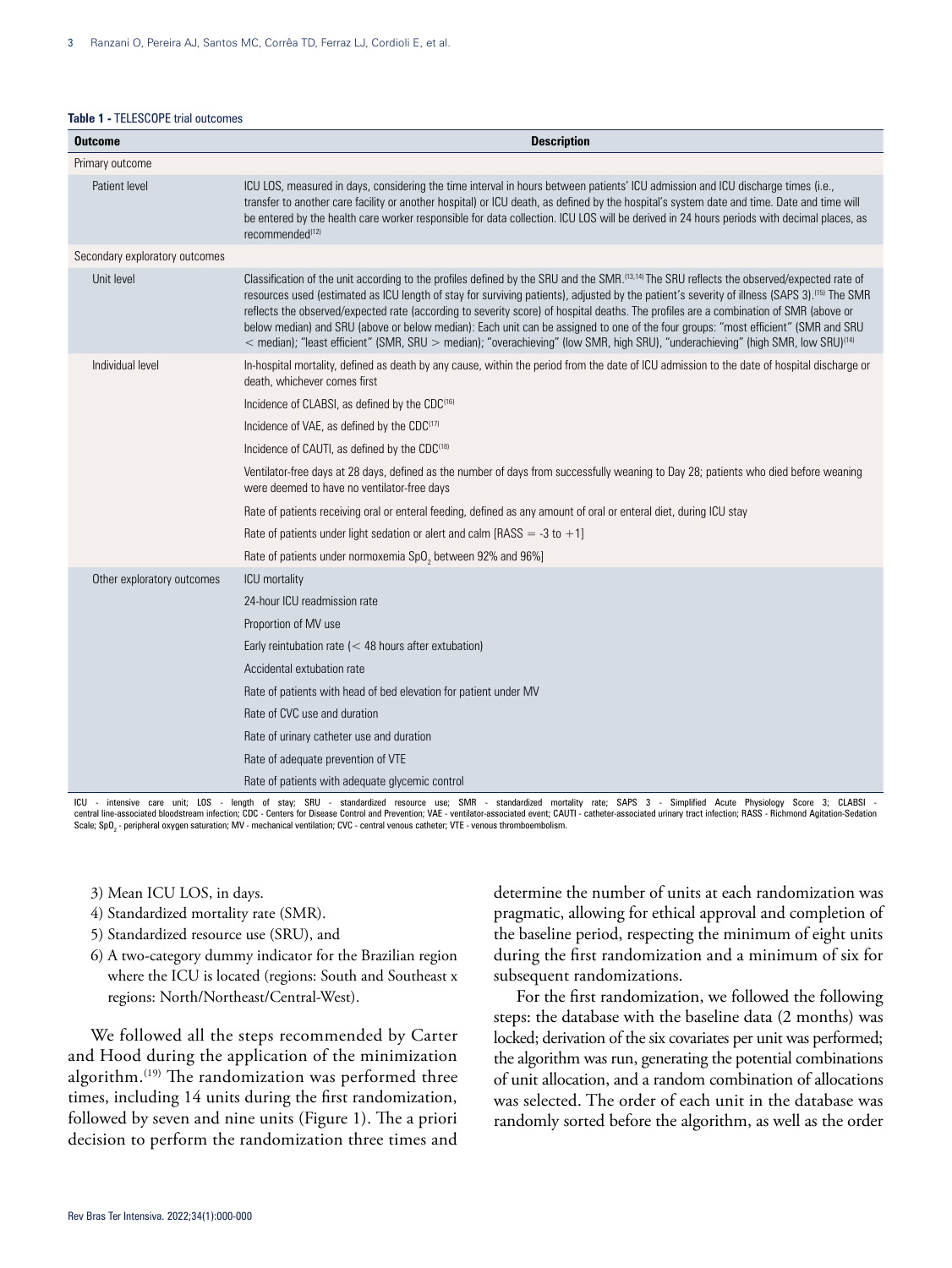|               |                     | 2019                       |                              |                            |                          |                            |                          |                          | 2020                      |                                        |                                   |                          | 2021               |
|---------------|---------------------|----------------------------|------------------------------|----------------------------|--------------------------|----------------------------|--------------------------|--------------------------|---------------------------|----------------------------------------|-----------------------------------|--------------------------|--------------------|
| Randomization | Number<br>of units. | June                       | <b>July</b>                  | <b>August</b>              | September                | October                    | November                 | December                 | January:                  | February                               | March                             |                          | April              |
| First         | 14                  | <b>Elected</b> from        | <b>Baseline</b>              | Intervention/<br>control   | Intervention/<br>control | Intervention/<br>control   | Intervention/<br>control | Intervention/<br>control | Intervention/<br>control  | Intervention<br>Accontrol              | Intervention/c<br>central         | Intervention/<br>control | End<br>enrolment*  |
| Second        | 2                   | Waiting<br>IRG.            | Baseline.                    | <b>Baneline</b>            | Waiting:<br>period       | Intervention/<br>control   | Intervention/<br>control | Intervention/<br>control | Intervention/<br>control. | <b>Intervention</b><br><b>/control</b> | Intervention/c<br>ontroll         | Intervention/<br>control | End<br>enrolment*  |
|               | -5 -                | Waiting<br><b>IRMS</b>     | Waiting<br><b>IRB</b>        | <b>Baseline</b>            | <b>Baseline</b>          | Intervention/<br>control   | Intervention/<br>control | Intervention/<br>control | Intervention/<br>control  | Intervention<br>/control               | Intervention/c<br>certral         | Intervention/<br>control | End<br>errolment*  |
| Third         | 21                  | Waiting<br>IR <sub>3</sub> | <b>Waiting</b><br><b>IRB</b> | Waiting<br><b>IRIL</b>     | Baseline                 | Baseline                   | Waiting<br>period        | Waiting<br>pericid       | Intervention/<br>control  | Intervention<br>/cantrol               | <b>Intervention/c</b><br>pritrail | Intervention/<br>control | End<br>enrolment*  |
|               | 4.                  | Waiting<br>IRB             | <b>Waiting</b><br><b>IRB</b> | Waiting<br>169             | Walling<br><b>IRB</b>    | Baseline                   | Baseline                 | Waiting<br>period        | Intervention/<br>control  | Intervention<br><b>/control</b>        | Intervention/c<br>ontroll         | Intervention/<br>control | End<br>enrollment* |
|               | G.                  | Waiting<br>IR <sub>8</sub> | Waiting.<br><b>IBB</b>       | Waiting<br>IR <sub>8</sub> | Waiting<br><b>IRB</b>    | Waiting<br>IR <sub>8</sub> | <b>Baseline</b>          | Baseline                 | Intervention/<br>control  | Intervention<br><b>/control</b>        | Intervention/c<br>ontroll         | Intervention/<br>control | End<br>enrollment* |

#### **Figure 1 -** Time periods of 30 units in the TELESCOPE trial.

IRB - Research Ethics Committee. \* From April, the data collection will continue until hospital outcome or 90-days post-intensive care unit admission. The intervention will be maintained in the whole unit until the last in patient is discharged from the intensive care unit. The waiting period was the period when the intensive care units completed their baseline period of two months and were waiting for more blocks to complete their 2-month period to be randomized as a block.

of potential allocations. The select allocation was coded as 0 and 1 by the algorithm. To select whether the intervention would be 0 or 1, we performed the final simple randomization, and 0 was allocated to the intervention arm. For the second and third blocks, we followed the same steps: we entered the baseline data of the previous block with its allocation and the new covariates. The algorithm accounts for the previous block covariates to calculate the new balance between arms. We applied the same random sorting of order and potential unit allocations. The meaning of 0 and 1 was kept the same as the first block randomization (i.e., 0 to intervention and 1 to control) because it must follow the first block ascertainment.<sup>(19)</sup> To ensure allocation concealment, all units were enrolled prior to randomization and ethics approval, and the ICU and hospital coordinators signed the agreement committing to the trial; the statistician responsible for the randomization list received only the ICU identifier code, unaware of which unit it referred to; the allocation list was sent to the study coordinator, who informed the ICUs about the randomization and allocation.

The allocations were performed after the completion of the baseline on 05 August 2019, 16 October 2019, and 29 January 2020 using the software R (v. 3.5.2).

The intervention is open due to the nature of the study (Tele-ICU rounds, quality improvement meetings and delivery of evidence-based clinical protocols). The steering and scientific committees were blinded to the DMRs and monthly feedback/audit meetings.

#### **Power calculation**

#### **Original power calculation**

Prior to the start of the trial and baseline period, for the funding application, we estimated that the mean ICU

LOS would be 8 (standard deviation - SD - 10) days and an intraclass correlation coefficient (ICC) of 0.018 for general adult public ICUs in Brazil.(11,21-23) Considering a two-arm cluster trial with an ICC of 0.018, for a minimum difference of an average LOS of 1.5 days (8.0 to 6.5 days) and SD of 10 days, power 80%, alpha 5%, we would need a total of 30 clusters (15 intervention units and 15 control units) with an average cluster size of 500 patients per ICU over a period of 18 months. We estimated the coefficient of variation (CV) of cluster size using the expected minimum and maximum method of the cluster size: $(24)$  assuming a minimum cluster size of 350 patients and maximum of 650 patients (i.e., range 300, approximated SD of 75), for a mean size of 500 patients, we would have an approximated CV of 0.15 and maintain 80% power.

#### **Power review after the baseline period**

We prespecified in the original protocol that once the baseline period was completed for the 30 ICUs, we could review the power calculation. We evaluated the baseline period, and the mean ICU LOS was 7.8 days, SD 9.8 and ICC of 0.087 for a model without covariate adjustment. We had an ICU LOS mean and SD very close to the original power calculation (mean 8 and SD 10) but a higher ICC than predicted. The original power estimation did not account for the use of the data from the baseline period in the model for the primary outcome because we were uncertain if we would have funding to collect individual-level data for the selected ICUs to characterize the baseline period. Therefore, using the framework suggested by Hemming et al., $(25)$  we re-estimated the power accounting for the baseline period in September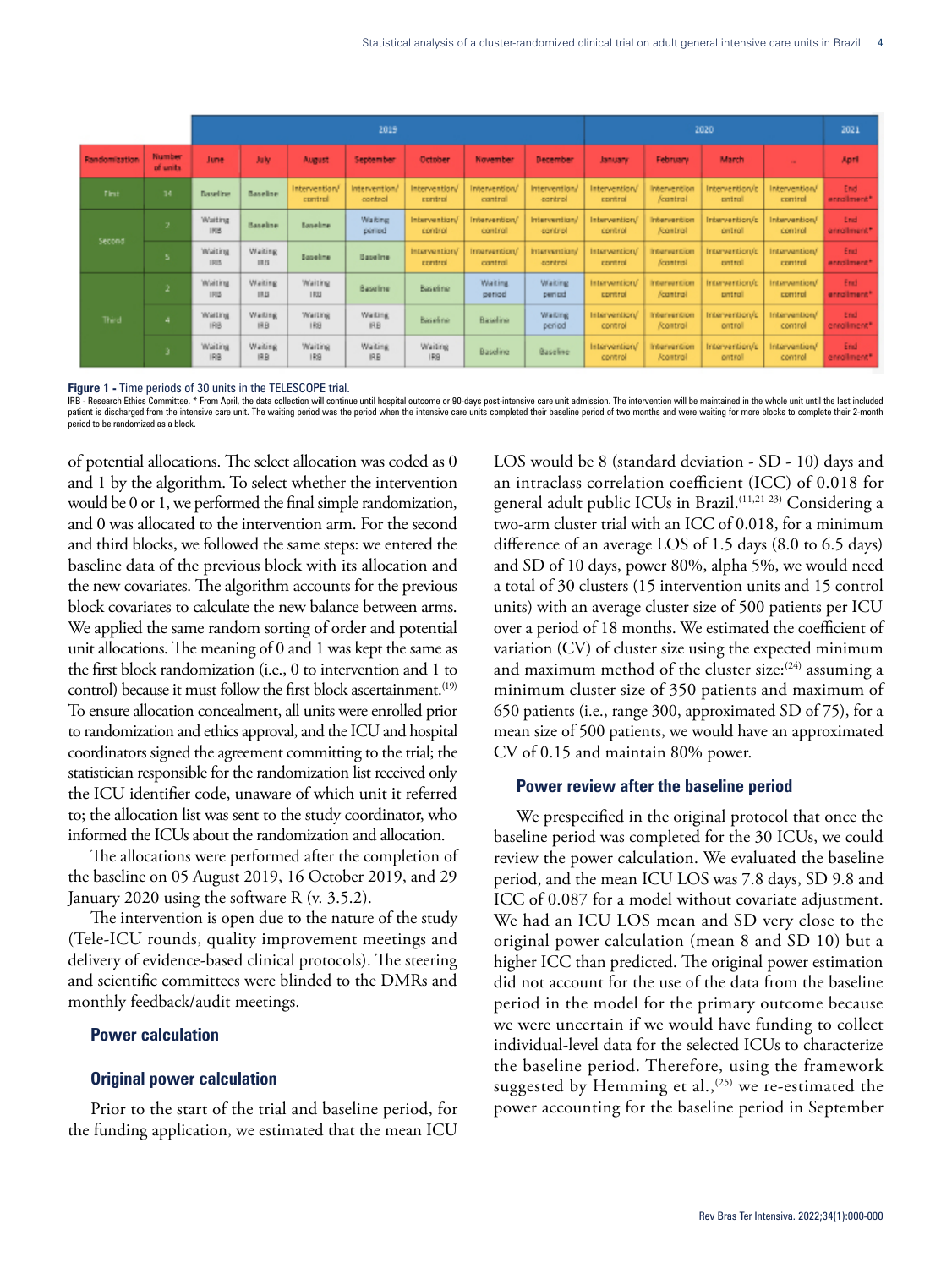2019. This method uses the cluster autocorrelation (CAC), defined by the ratio of the between-period ICC to the within-period ICC. Considering a cluster parallel trial with a baseline measure, with a cross-sectional sampling structure, a correlation structure of a two-period decay, and a CV of clusters size of 0.4 (taken from the baseline period), we would maintain 80% power until a CAC value of  $\geq$  0.906, without considering covariate adjustment. We estimated the CAC on the 20 ICUs used for the estimation of initial ICC, using follow-up periods similar to the TELESCOPE trial, and on all occasions, it was higher than 0.960. Considering the dynamics of ICU LOS and its high correlation over time, we expect the CAC value to be high. Based on this scenario, after a meeting with an external advisory board on 05/10/2020, the steering committee decided to keep the original sample size and power calculation, conditioning it to update the analysis to keep the covariate adjustment and to account for the baseline period.

#### **Data collection and management**

A detailed description of data collection and management is described in the protocol paper.<sup>(11)</sup> Data collection procedures will be identical in the ICUs assigned to the control and intervention arms, for the following: at ICU admission; data to ascertain the secondary and tertiary outcomes will be collected daily, including documented treatment goals from the DMR; upon ICU discharge; and at hospital discharge, date and time and outcome.

#### **Statistical methods analysis**

## **General analysis principles**

#### Analysis population

Primary statistical analyses will be performed according to the intention-to-treat principle. Patient outcomes will be analyzed according to the randomization of the ICU in which each patient was in, regardless of whether the intervention was applied in that ICU. The baseline period is defined as the first two months of data collection in each ICU. The period for the evaluation of the intervention will be defined as the day after randomization; thus, patients admitted to the ICUs the next day after randomization will be counted as part of the intervention/control period. Primary statistical analysis will also consider the baseline period in the analyses, while patients admitted to some of

the ICUs during the "Waiting period" (between baseline and randomization) will be excluded.

#### Database locking

All analyses planned in this statistical analysis will be conducted only after database locking. The data management and checks for missing data and consistency will be conducted blinded to the ICU code and allocation.

## Missing data

We will perform multiple imputation if the missing data on the core variables are > 5% under the assumption that the pattern of missing data is missing at random (MAR), conditional on the observed data.<sup>(26)</sup> Core variables are defined as the covariates to be used in the main analysis of the primary outcome: SAPS-3 score, type of ICU admission, invasive mechanical ventilation at ICU admission, number of ICU beds at baseline, region of Brazil where the ICU is located, ICU performance at baseline and order of randomization. We will follow the recommended standard steps of multiple imputation.(26) We will include the outcome and account for the clustered structure of the data. The imputation model will have the covariates used in the main model and auxiliary variables. We will start with 20 imputed datasets and change the number of imputed datasets based on the fraction of missing information  $(FMI)$ .<sup>(27)</sup> We will pool the estimates using Rubin's rules. The random number seed will be set to 2605.

For the severity scores, SAPS 3 and SOFA, we will consider "zero points" or "normal values" where data are missing. If we perform multiple imputation, we will impute the final composite score.

#### **Multiplicity**

Prespecified secondary outcomes and subgroup analyses will not be adjusted for multiple comparisons. They should, therefore, be interpreted as exploratory.

# Other issues

The TELESCOPE trial has continued during the COVID-19 pandemic. It is likely that the pandemic changed the usual characteristics of the admitted patients, such as if an ICU from the TELESCOPE trial became a reference for COVID-19 patients and non-COVID-19 patients. The ICU performance, both at the control and intervention arms, could have influenced the decisionmakers at the federal, state and municipal levels to decide whether to designate an ICU for COVID-19. As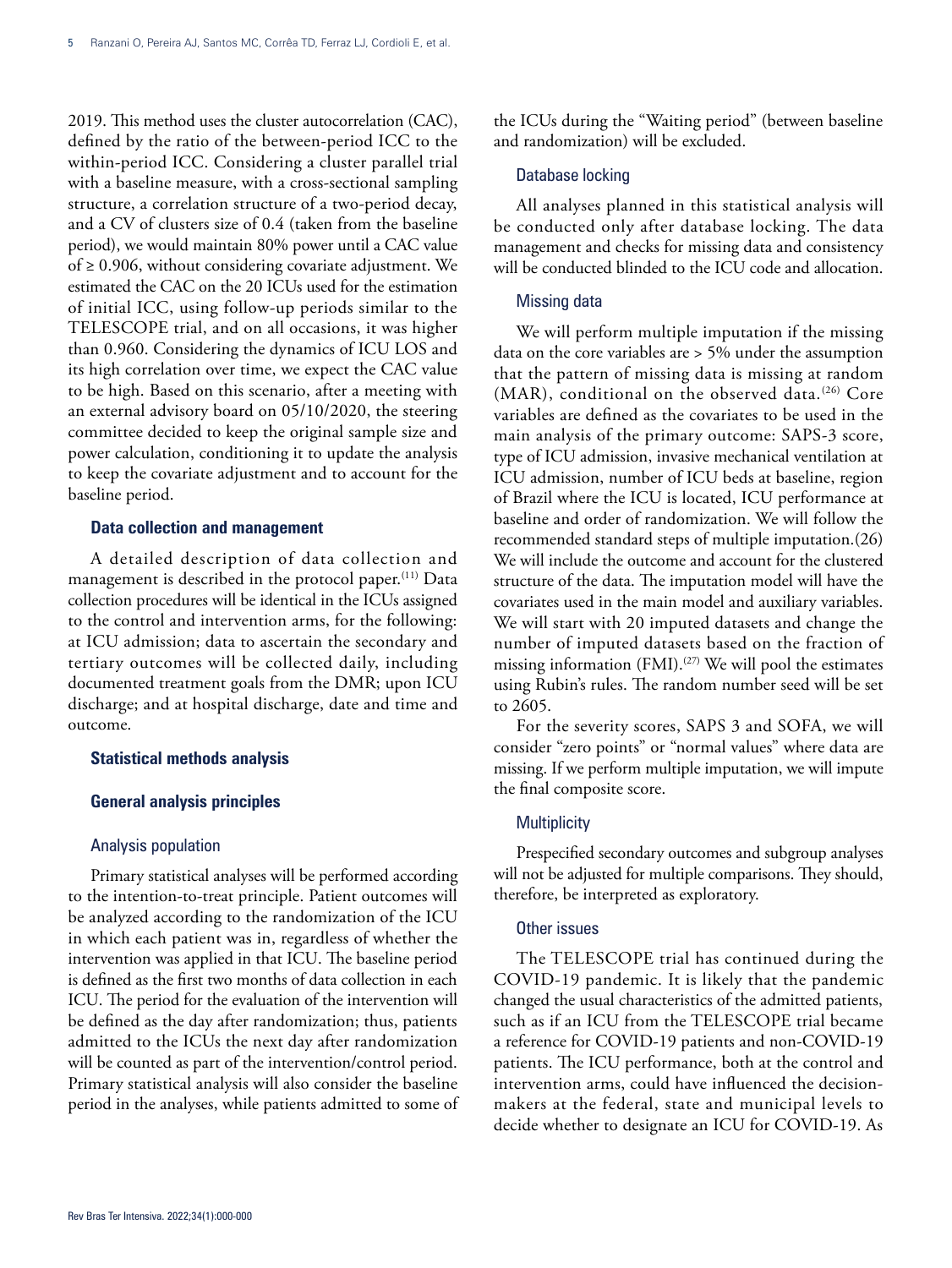ICU performance is, in this case, postrandomization, we will not adjust for whether an ICU is a reference center for COVID-19 in the analysis; otherwise, it will break the advantages of randomization. Neither the steering committee or tele-intensivists was responsible for deciding whether an ICU would be a reference center for COVID-19.

## **Statistical analyses**

We will follow the framework proposed in the literature about optimizing power and properly accounting for time in cluster parallel randomized trials with a baseline period (longitudinal cross-sectional cluster trials).(25,28,29) Thus, we will consider the baseline individual data allowing the secular trend to randomly vary across clusters by extending the random-effects components with interactions between cluster and time period (baseline *versus* after randomization).<sup>(28)</sup> This period also allows for the ICC to differ from observations that are made in the same or different time periods and for estimating two ICCs (the "within-period ICC" and the "between-period ICC") used to estimate the CAC (the ratio of the between-period and within-period ICCs).

## **Analysis of the primary outcome**

The linear mixed model for the primary outcome will be as in Equation 1.

$$
Y_{ijk} = \beta_0 + \beta_1 X_{ij} + \beta_{2j} + \beta_3 Z_{ijk} + \beta_4 L_{ij} + \mu_i + \nu_{ij} + \varepsilon_{ijk}
$$
  
Equation (1)

for Cluster *i*, time period *j* and Participant *k*, where  $X_i$  denotes the trial arm for Cluster *i* (coded 0 or 1), and *j*denotes the time period in which Participant *k* in Cluster *i* is assessed (0 for baseline, 1 for after randomization). The individual error term is assumed to be Normally distributed and independent of  $v_{ij}$  and  $\mu_i$ . Random terms are assumed to be Normally distributed, and  $\mathsf{v}_{_{\mathit{ij}}}$  is assumed independent of  $\mu_{_{i^*}}\,\mathrm{Z}_{_{\mathit{ijk}}}$  and  $\mathrm{L}_{_{\mathit{ij}}}$ are the matrix of covariates at the individual level and unit level, respectively.  $\beta_i$  is the coefficient of interest for the trial, i.e., the estimate for the difference between those receiving the intervention and those in the control group.

For the primary outcome, we will include the index admission of a patient, i.e., we will not include ICU readmissions. The primary outcome - ICU LOS - will be log-transformed to account for the normality of the residuals of the linear mixed model. These two steps (not including readmissions and log-transformation) were used for the power calculations.

We will use the identity link in the model for the primary outcome and Satterthwaite's degree-of-freedom correction.<sup>(20,30,31)</sup>

## **Per-protocol analysis for the primary outcome**

We planned a substudy to evaluate a per-protocol analysis in the TELESCOPE trial. We will use the principles of causal inference and deal with postrandomization confounding and biases, keeping the inference based on randomization.(32) We plan to use the principal stratification approach.<sup>(33)</sup>

#### **Sensitivity analyses for the primary outcome**

These two sensitivity analyses regarding the primary outcome were prespecified in the original protocol.

#### **Readiness to discharge**

The primary outcome - ICU LOS - is an outcome that also depends on factors outside of the ICU for those who improved during the ICU stay, such as ward bed availability.<sup>(34)</sup> For this reason, we specified to also measure the ICU LOS in terms of readiness to discharge, i.e., days from ICU admission to the first day the attending team determined that the patient was ready to be discharged alive. This variable was measured during the daily data collection and will be measured as counts because we will not have the appropriate amount of time for its measurement. The attending clinicians were not aware that this would be an outcome of the TELESCOPE trial. We will fit Equation 1 using generalized linear mixed models to accommodate it using a Poisson or negative binomial family with a log link.

#### **Competing risk of death**

The primary outcome – ICU LOS – is subject to the competing risk of death.<sup>(12)</sup> Therefore, the ICU LOS represents a composite summary of two processes: time to ICU discharge alive and time to ICU death. There are alternatives to address this scenario, such as fitting competing risk models, modeling time to discharge alive and considering time to ICU death as a competing event, analyzing LOS separately between ICU survivors and nonsurvivors, and statistically weighting the LOS for those who died, among others. As expected, the potential difference in the results of the primary outcome analysis are likely attributable to determining whether the intervention has an effect on mortality. We consider this a secondary analysis because, a priori, we did not expect a major impact of the intervention on mortality. In this sensitivity analysis, we will use the competing risk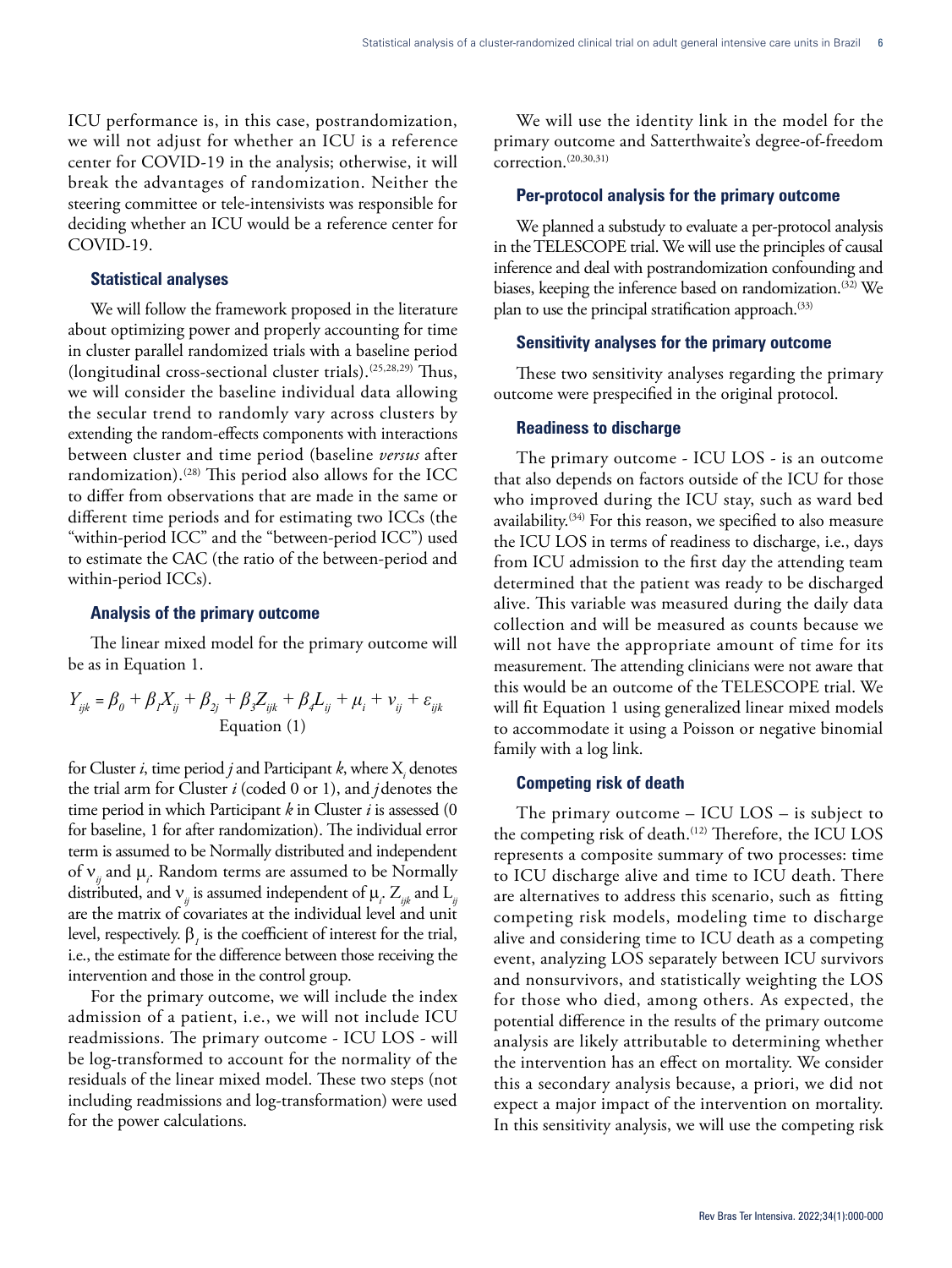framework, presenting the analysis with cause-specific hazard ratios and subdistribution hazard ratios for the time to discharge alive.<sup>(35)</sup> The models will be adjusted for the same six covariates as the primary analysis, and the baseline period will be accounted for as the mean ICU LOS at the unit level in the baseline period. We will account for the correlated data structure with a "shared frailty model".

# **Analysis of secondary outcomes at the intensive care unit level**

The ICU performance classification will be defined in the baseline and after the intervention periods without considering if the unit is in the intervention or control group. Thus, we will estimate if there will be a shift toward better performance for the ICUs in the intervention group, i.e., if there will be more commonly "most efficient" and "overachieving" ICUs in the intervention group. Based on the background that the intervention might be more efficient over time, in an exploratory analysis, we will analyze the ICU performance classification at the last 3 months of the intervention. For the ICU-level outcomes, we will include all patients who met all the inclusion criteria, and we will include readmissions.

# **Analyses of secondary outcomes at the patient level**

For all secondary outcomes at the individual level, we will fit Equation 1 using generalized linear mixed models to accommodate each secondary outcome (e.g., logistic mixed model for mortality; Poisson/negative binomial for rates, etc.). We will adjust for the same covariates, except when it is not possible because of the outcome type. For instance, ventilator-associated events can be measured only in patients with invasive mechanical ventilation.

For the secondary outcomes that involve rates or patient-days, catheter-days, etc., we will include all patients who met the inclusion criteria, and we will include readmissions.

# **Covariate adjustment**

We prespecified that the analyses for the primary and secondary outcomes would be adjusted by covariates in the original protocol. Based on the literature on the determinants of ICU LOS, we will adjust by three patientlevel covariates and four ICU-level covariates:

- SAPS-3 (continuous term).
- Type of ICU admission (three categories: medical, elective surgical, unplanned surgical).
- Invasive mechanical ventilation at ICU admission (two categories: yes, no).
- Number of ICU beds at baseline (continuous term).
- Brazilian region where the ICU is located (two categories: South/Southeast, North/Northeast/ Central-West).
- ICU performance at baseline (four categories: most efficient, least efficient, overachieving, underachieving).
- Groups of randomization (three categories: first, second and third blocks).

Subgroup analysis for the primary outcome will be conducted for six subgroups as defined below:

- Type of ICU admission (three categories: medical, elective surgical, unplanned surgical).
- Tertiles of SAPS 3 score (defined by "ntile(SAPS3.3)").
- Invasive mechanical ventilation at ICU admission (two categories: yes, receive invasive mechanical ventilation at ICU admission; no, receive other respiratory support rather than invasive mechanical ventilation or none).
- Age groups (three categories: 18 39 years, 40 59 years, 60+ years).
- ICU performance at baseline (four categories: most efficient, least efficient, overachieving, underachieving).
- Calendar time from the intervention in trimesters (as categorical).

Subgroups will be analyzed by adding an interaction term between the  $X_i$  in Equation 1 and the subgroup of interest and a term for the fixed effect of the subgroup of interest if it is not already a covariate. The p value for the interaction will be evaluated by a likelihood ratio test comparing the model without the interaction and with the interaction.

#### **Reporting**

We will follow the CONSORT extension for clusterrandomized trials.(36) The results of the TELESCOPE trial will be reported transparently, regardless of its results, and disseminated to the participating centers, funding agency, scientific community, and community. Any deviation from the protocol and this SAP will be highlighted.

# **Funding**

The study was conducted in partnership with the Brazilian Ministry of Health through the Institutional Development Program of the Unified Health System (PROADI – SUS, NUP 25000.018804/2018-23) and classified in one of the objectives of the National Health Plan, highlighting the relevance and potential contribution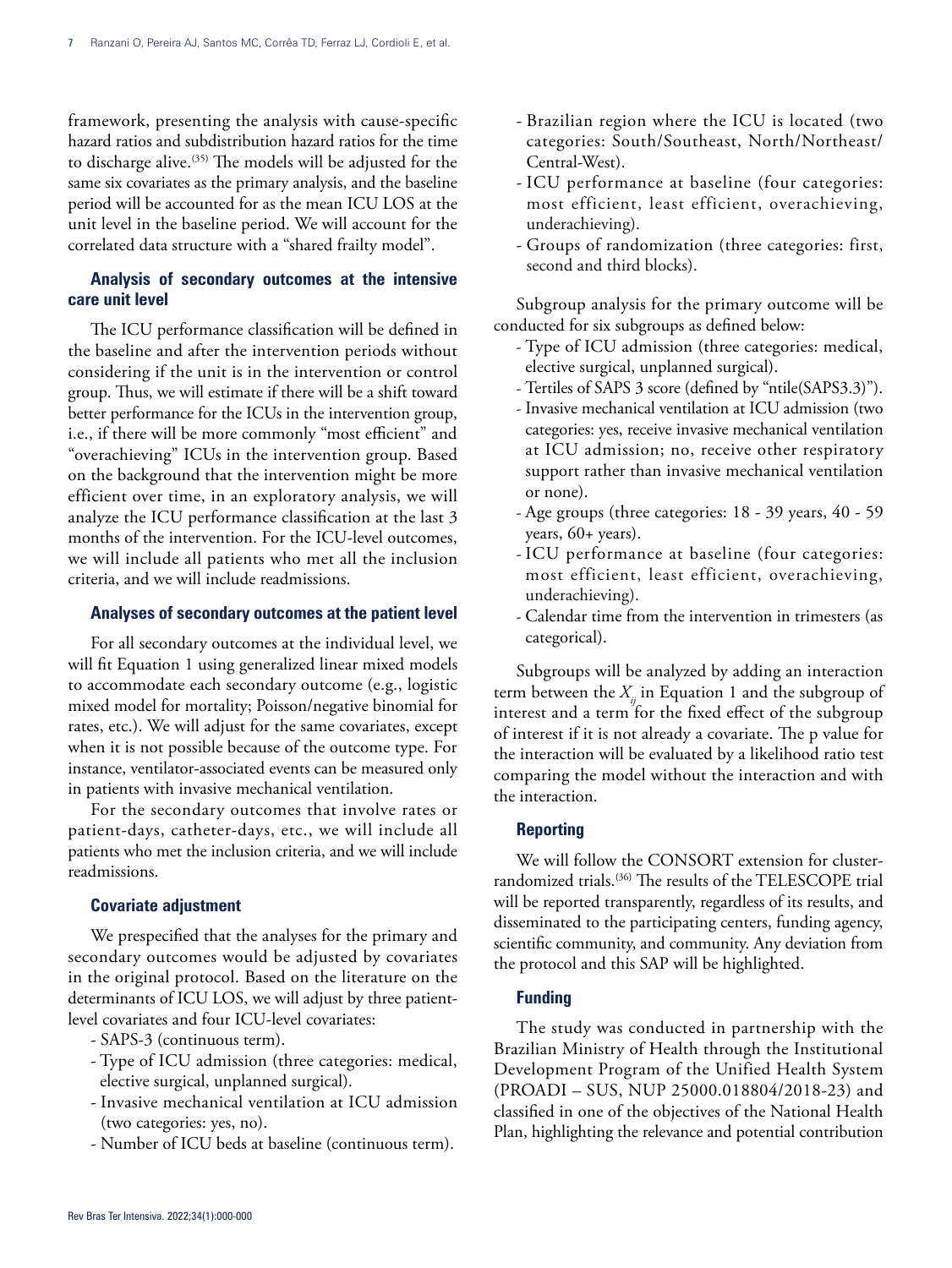of the project to the governance of the SUS, according to the ordinance 3.362, 12/8/2017. The sponsor had no role regarding design; collection, management, analysis, and interpretation of data; writing of the report; or the decision to submit the report for publication.

# **ACKNOWLEDGMENTS**

The authors would like to thank the central TELESCOPE team, data collection team of each

participating intensive care unit, as well as the *Hospital Israelita Albert Einstein*, the Brazilian Ministry of Health, and the Brazilian Research in Intensive Care Network (BRICNET) for their support in conducting the study.

# **Author contributions**

OT Ranzani and AJ Pereira contributed equally to this paper.

## **REFERENCES**

- **1.** Adhikari NK, Fowler RA, Bhagwanjee S, Rubenfeld GD. Critical care and the global burden of critical illness in adults. Lancet. 2010;376(9749):1339-46.
- **2.** Ranzani OT, Bastos LS, Gelli JG, Marchesi JF, Baião F, Hamacher S, et al. Characterisation of the first 250,000 hospital admissions for COVID-19 in Brazil: a retrospective analysis of nationwide data. Lancet Respir Med. 2021;9(4):407-18.
- **3.** Veras RP, Oliveira M. Aging in Brazil: the building of a healthcare model. Cienc Saude Colet. 2018;23(6):1929-36.
- **4.** GBD 2016 Brazil Collaborators. Burden of disease in Brazil, 1990–2016: a systematic subnational analysis for the Global Burden of Disease Study 2016. Lancet. 2018;392(10149):760-75.
- **5.** Valley TS, Noritomi DT. ICU beds: less is more? Yes. Intensive Care Med. 2020;46(8):1594-6.
- **6.** Lane D, Ferri M, Lemaire J, McLaughlin K, Stelfox HT. A systematic review of evidence-informed practices for patient care rounds in the ICU. Crit Care Med. 2013;41(8):2015-29.
- **7.** Kim MM, Barnato AE, Angus DC, Fleisher LA, Fleisher LF, Kahn JM. The effect of multidisciplinary care teams on intensive care unit mortality. Arch Intern Med. 2010;170(4):369-76.
- **8.** Pronovost PJ, Angus DC, Dorman T, Robinson KA, Dremsizov TT, Young TL. Physician staffing patterns and clinical outcomes in critically ill patients: a systematic review. JAMA. 2002;288(17):2151-62.
- **9.** Wilcox ME, Adhikari NK. The effect of telemedicine in critically ill patients: systematic review and meta-analysis. Crit Care. 2012;16(4):R127.
- **10.** Young LB, Chan PS, Lu X, Nallamothu BK, Sasson C, Cram PM. Impact of telemedicine intensive care unit coverage on patient outcomes: a systematic review and meta-analysis. Arch Intern Med. 2011;171(6):498-506.
- **11.** Noritomi DT, Ranzani OT, Ferraz LJ, Dos Santos MC, Cordioli E, Albaladejo R, Serpa Neto A, Correa TD, Berwanger O, de Morais LC, Schettino G, Cavalcanti AB, Rosa RG, Biondi RS, Salluh JI, Azevedo LC, Pereira AJ; TELESCOPE Trial Investigators. TELE-critical Care verSus usual Care On ICU PErformance (TELESCOPE): protocol for a cluster-randomised clinical trial on adult general ICUs in Brazil. BMJ Open. 2021;11(6):e042302.
- **12.** Harhay MO, Ratcliffe SJ, Small DS, Suttner LH, Crowther MJ, Halpern SD. Measuring and analyzing length of stay in critical care trials. Med Care. 2019;57(9):e53-9.
- **13.** Rapoport J, Teres D, Lemeshow S, Gehlbach S. A method for assessing the clinical performance and cost-effectiveness of intensive care units: a multicenter inception cohort study. Crit Care Med. 1994;22(9):1385-91.
- **14.** Rothen HU, Stricker K, Einfalt J, Bauer P, Metnitz PG, Moreno RP, et al. Variability in outcome and resource use in intensive care units. Intensive Care Med. 2007;33(8):1329-36.
- **15.** Moreno RP, Metnitz PG, Almeida E, Jordan B, Bauer P, Campos RA, Iapichino G, Edbrooke D, Capuzzo M, Le Gall JR; SAPS 3 Investigators. SAPS 3--From evaluation of the patient to evaluation of the intensive care unit. Part 2: Development of a prognostic model for hospital mortality at ICU admission. Intensive Care Med. 2005;31(10):1345-55.
- **16.** Centers for Disease Control and Prevention (CDC). National Healthcare Safety Network (NHSN). Bloodstream Infection Event (Central Line-Associated Bloodstream Infection and Non-central Line Associated Bloodstream Infection). 2018. Available from: https://www.cdc.gov/nhsn/ PDFs/pscManual/4PSC\_CLABScurrent.pdf
- **17.** Centers for Disease Control and Prevention (CDC). National Healthcare Safety Network (NHSN). Pneumonia (Ventilator-associated [VAP] and nonventilator-associated Pneumonia [PNEU]) Event. [Internet]. 2018. Available from: https://www.cdc.gov/nhsn/pdfs/pscmanual/6pscvapcurrent.pdf
- **18.** Centers for Disease Control and Prevention (CDC). National Healthcare Safety Network (NHSN). Urinary Tract Infection (Catheter-Associated Urinary Tract Infection [CAUTI] and Non-Catheter-Associated Urinary Tract Infection [UTI]) and Other Urinary System Infection [USI]) Events. [Internet]. 2018. Available from: https://www.cdc.gov/nhsn/pdfs/pscmanual/7psccauticurrent.pdf
- **19.** Carter BR, Hood K. Balance algorithm for cluster randomized trials. BMC Med Res Methodol. 2008;8:65.
- **20.** Richards-Belle A, Mouncey PR, Wade D, Brewin CR, Emerson LM, Grieve R, Harrison DA, Harvey S, Howell D, Mythen M, Sadique Z, Smyth D, Weinman J, Welch J, Rowan KM; POPPI Trial Investigators. Psychological Outcomes following a nurse-led Preventative Psychological Intervention for critically ill patients (POPPI): protocol for a cluster-randomised clinical trial of a complex intervention. BMJ Open. 2018;8(2):e020908.
- **21.** Associação de Medicina Intensiva Brasileira (AMIB). Brazilian ICUs Project. Profile of the ICUs. 2018 [cited 2018 Sep 1]. Available from: http://www. utisbrasileiras.com.br
- **22.** Soares M, Bozza FA, Angus DC, Japiassú AM, Viana WN, Costa R, et al. Organizational characteristics, outcomes, and resource use in 78 Brazilian intensive care units: the ORCHESTRA study. Intensive Care Med. 2015;41(12):2149-60.
- **23.** Ranzani OT, Simpson ES, Augusto TB, Cappi SB, Noritomi DT; AMIL Critical Care Group. Evaluation of a minimal sedation protocol using ICU sedative consumption as a monitoring tool: a quality improvement multicenter project. Crit Care. 2014;18(5):580.
- **24.** Eldridge SM, Ashby D, Kerry S. Sample size for cluster randomized trials: effect of coefficient of variation of cluster size and analysis method. Int J Epidemiol. 2006;35(5):1292-300.
- **25.** Hemming K, Kasza J, Hooper R, Forbes A, Taljaard M. A tutorial on sample size calculation for multiple-period cluster randomized parallel, cross-over and stepped-wedge trials using the Shiny CRT Calculator. Int J Epidemiol. 2020;49(3):979-95.
- 26. Sterne JA, White IR, Carlin JB, Spratt M, Royston P, Kenward MG, et al. Multiple imputation for missing data in epidemiological and clinical research: potential and pitfalls. BMJ. 2009;338:b2393.
- **27.** Madley-Dowd P, Hughes R, Tilling K, Heron J. The proportion of missing data should not be used to guide decisions on multiple imputation. J Clin Epidemiol. 2019;110:63-73.